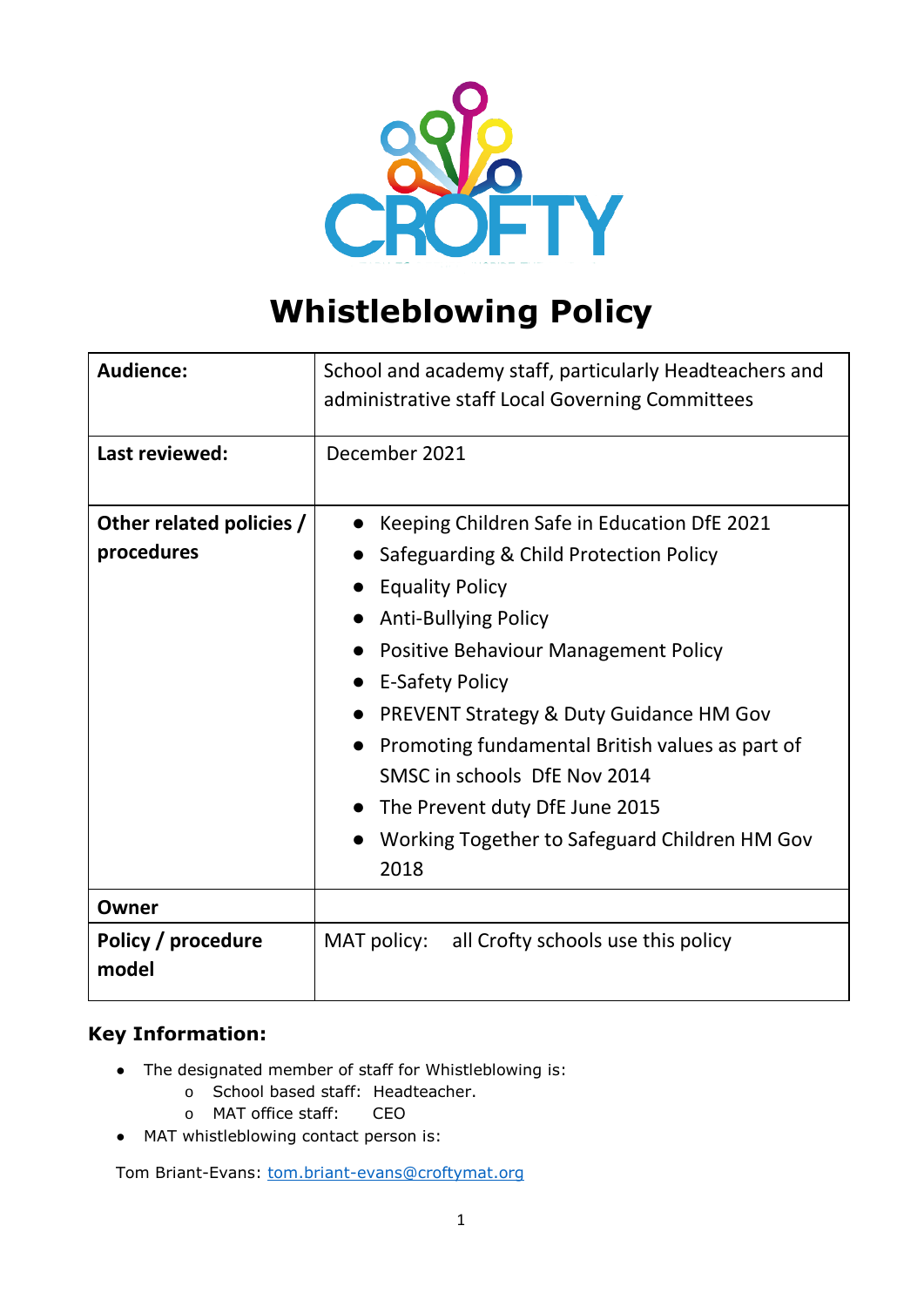#### **Local Authority and useful contact details and further information are contained within Appendix 1**

#### **Contents page:**

- **Introduction** Page 3
- **Purpose** Page 3-4
- **Scope** Page 4
- **Context** Page 4
- **Which Concerns do not fall within the remit of this policy**  Page 4
- **The trust's assurances to you** Page 5
	- o Your safety
	- o Confidentiality
	- o Anonymous disclosures
	- o Untrue disclosures
- **What to do – Page 5-6**

Procedures for making a disclosure

● **Investigating Procedure – Page 6-7**

Action taken by the school

- **How the matter can be taken further** Page 7
- **Appendix 1**: Useful contact details Page 8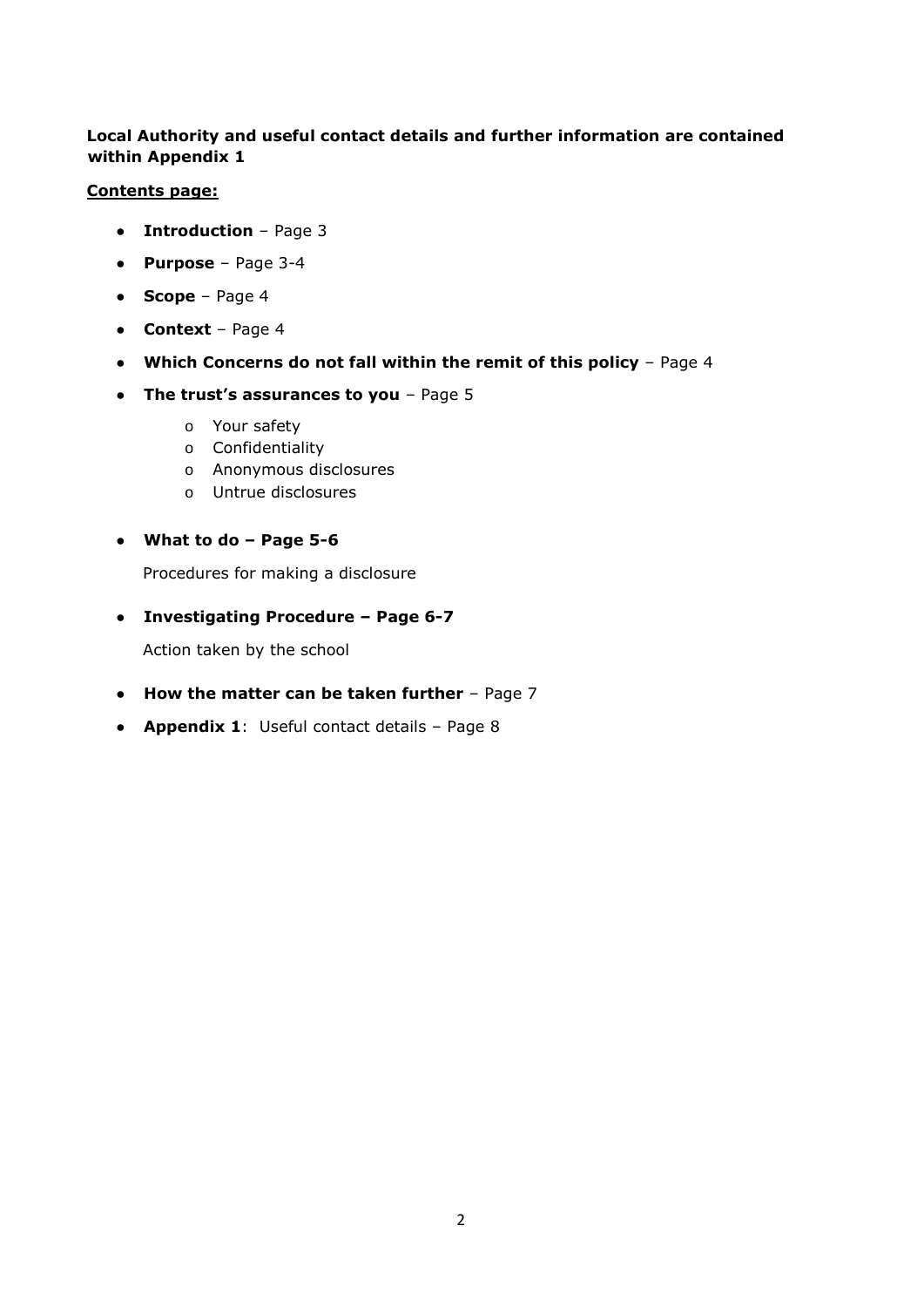#### **Introduction:**

Every school should have a Whistleblowing Policy that protects staff members who report colleagues they believe are doing something wrong or illegal, or who are neglecting their duties. This policy is a key part of 'Keeping Children Safe in Education' and should be considered in conjunction with our Child Protection and Safeguarding Policy and other relevant safeguarding policies e.g. Confidentiality, Health and Safety and Code of Conduct.

The MAT board are responsible for agreeing the schools' Whistleblowing Policy. Keeping Children Safe in Education (2021) Part 1 reinforces this, and Working Together to Safeguard Children (2018) Chapter 2,says that 'organisations should have in place arrangements that reflect the importance of safeguarding and promoting the welfare of children, including': 'clear whistleblowing procedures, which reflect the principles in Sir Robert Francis's Freedom to Speak Up review'. ([www.freedomtospeakup.org.uk\)](http://www.freedomtospeakup.org.uk/)

#### **Purpose:**

Employees are often the first to realise that there may be evidence of malpractice within the school or trust. However, they may not express their concerns because they feel that speaking up would be disloyal to their colleagues or the school. They may also fear harassment or victimisation.

In line with our trusts' commitment to high standards of openness, integrity and accountability, the trust, expects employees who have a reasonable belief that malpractice is taking place within a school to come forward and voice those concerns internally. This may be an awareness of suspected irregularity, wrong doing or a failure of standards. This policy provides the means for employees to make such disclosures.

It is in the interests of all parties that disclosures are dealt with properly, quickly and discreetly. The overriding consideration for the Trust, the school and the employee is that it would be in the public interest for any malpractice found to be corrected and, where appropriate, sanctions applied.

The policy provides employees with a procedure to make disclosures of irregularity or wrongdoing without fear of adverse treatment as a result. The Trust will not tolerate any harassment or victimisation of employees making disclosures (including informal pressures) and will take action to protect employees when they make a disclosure in good faith.

The policy addresses major concerns that fall outside the scope of other procedures and where the interests of others or of the School, or Trust are at risk. It has been developed within the following legislative and policy framework:

It takes into account the requirements of the Public Interest Disclosure Act 1998.

It is complementary to the Trust's Code of Conduct which makes clear the standards of propriety and good practice expected of employees.

It is complementary to the Trust's Discipline, Grievance and Harassment Procedures. Together they form a framework which allows employees to be disciplined, to seek personal redress, to raise personal complaint and to disclose malpractice where appropriate.

The policy is in addition to the Trust's complaints procedures and other reporting procedures, for example child protection procedures.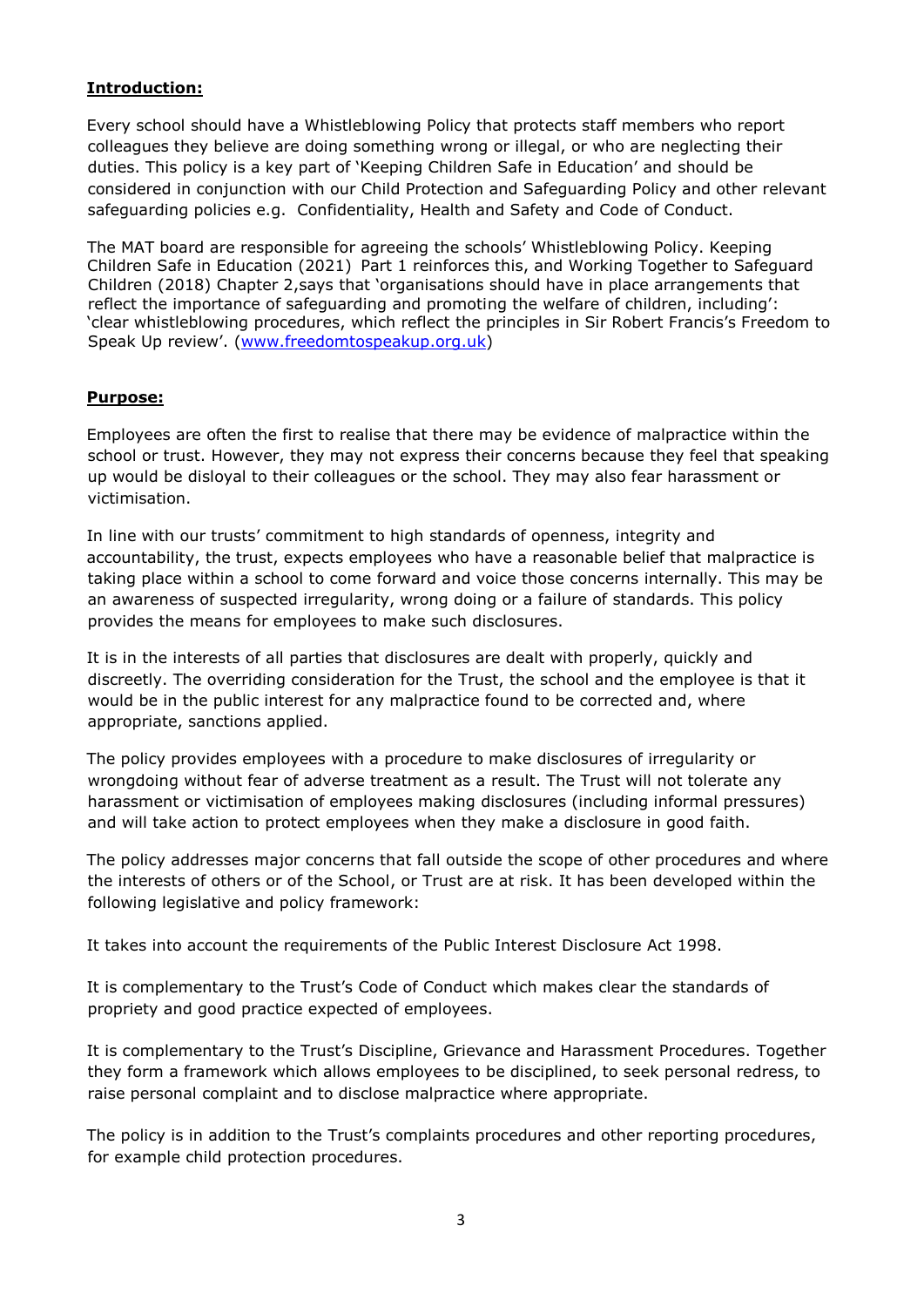#### **Scope:**

This code applies to all Trust staff\*. It is also applicable to:

- Contractors working for the Trust on school premises, for example, agency staff, builders, drivers.
- Suppliers and those providing services under a contract with the School in their own premises.

*\*Staff - for the purposes of this document staff refers to all those involved with the school or trust on a paid or unpaid basis including volunteers, governors, supply staff, non-teaching staff, students*

## **Context***:*

Whistleblowing is the term used when a member of staff reports suspected 'wrong doing' at work. 'Wrong doing' covered by this policy includes:

- Causing a risk/ danger to children, young people and vulnerable adults
- Damage to staff, the public or the environment
- A criminal offence
- Unlawful conduct
- Financial malpractice
- Contravening the local governing committee's / trust board's policies or the code of conduct
- Deliberate concealment of any of the above

Where staff have concerns they should aim to report it internally first before using an external 'prescribed person or body'. Making a report to an external person may only be taken where the staff member thinks the Trust will cover it up, would treat them unfairly if they complained or have raised the matter before, but the concern was not dealt with.

It is important not to delay passing on any concerns.

#### **Which concerns do not fall within the remit of the policy?**

The whistleblowing policy is primarily concerned when the interests of other people or those of the school or trust are at risk. It only applies if you are raising a concern in public rather than your own individual interest.

If your concern is about your personal position in school or the way you as an individual have been treated, please raise it through the Grievance Procedure. A copy of this is available in school.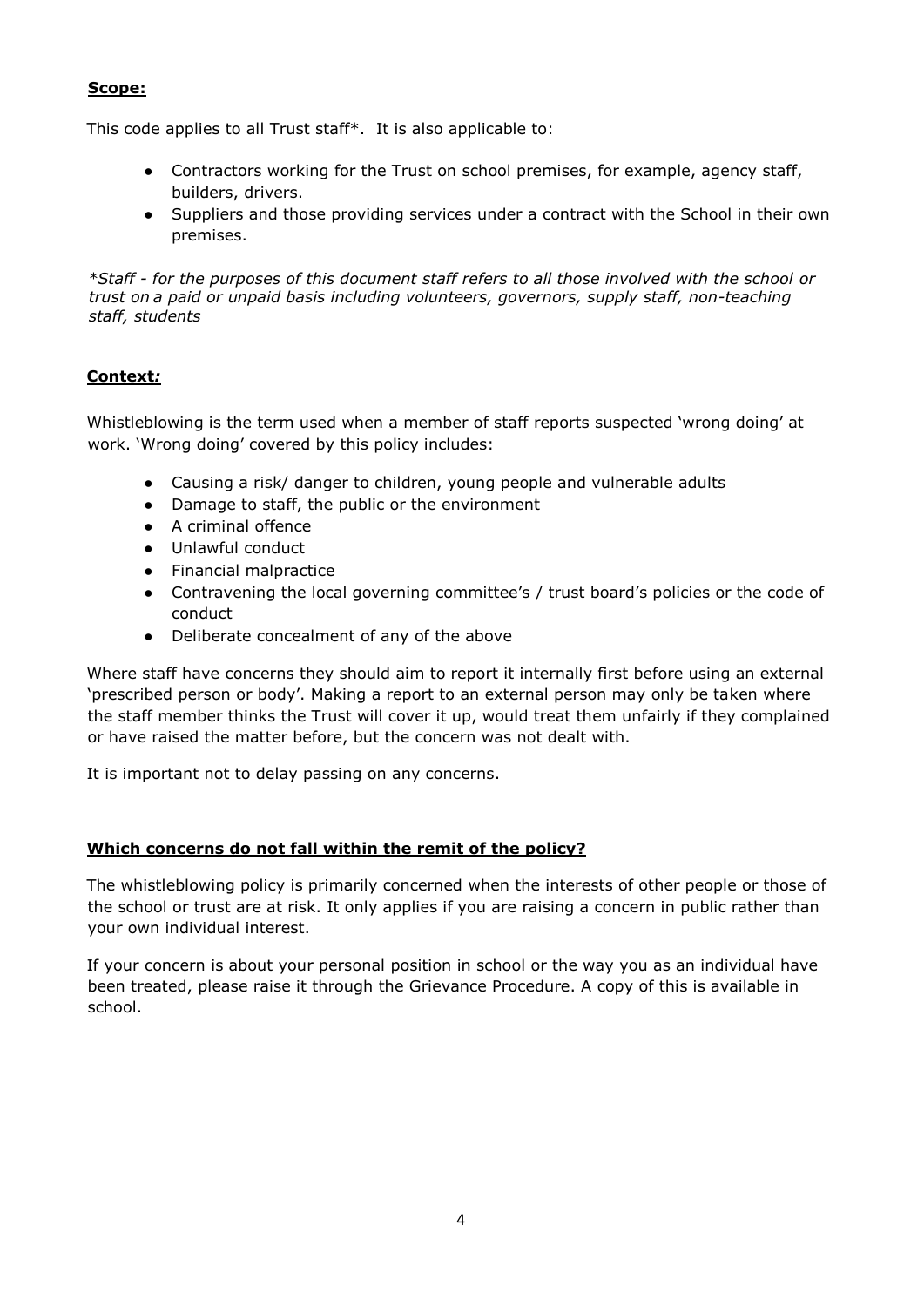#### **Our assurances to you:**

#### **Your safety:**

The trust recognise that the decision to report a concern can be a difficult one to make and the trust are fully committed to the assurances given in this policy. If you raise a genuine concern under the Whistleblowing policy, you will not be at risk of losing your job or suffering any form of reprisal as a result.

The Trust board will not tolerate harassment, bullying or victimisation and will take action to protect you.

#### **Confidentiality:**

All disclosures will be treated in confidence and wherever possible, every effort will be made not to reveal your identity. However, you may need to come forward as a witness and you will be given every support at that time.

No code of confidentiality should prevent you from passing on any concerns that may impact on the safety and welfare of a child.

#### **Anonymous Disclosures**

You should put your name to your disclosure whenever possible. Disclosures made anonymously will still be considered at the discretion of the School or Trust. However, it is helpful to have your name in case further information is required.

In exercising its discretion, the School will take into account:

- the seriousness of the issues raised.
- the credibility of the disclosure.
- the likelihood of confirming what is alleged from attributable sources.

#### **Untrue Disclosures**

If you make a disclosure in good faith, but it is not confirmed by the investigation, no action will be taken against you. If however, your allegation is frivolous, malicious or for personal gain, you may be subject to disciplinary action.

#### **What to do:**

#### **Procedures for making a disclosure:**

As a first step, you should normally raise your concerns with your Headteacher. Staff based in the MAT office should raise concerns with the CEO. If you believe your Headteacher is involved, you should approach the Chief Executive of the trust or the relevant whistleblowing person on the MAT/Trust Board. This depends however, on the seriousness and sensitivity of the issues involved and who is suspected of the malpractice.

You may raise your concern either verbally or in writing. The earlier you express the concern, the easier it is to take action. You should provide:

- details of your concerns, including the nature, dates and location of any relevant incidents.
- reasons why you feel concerned about the situation.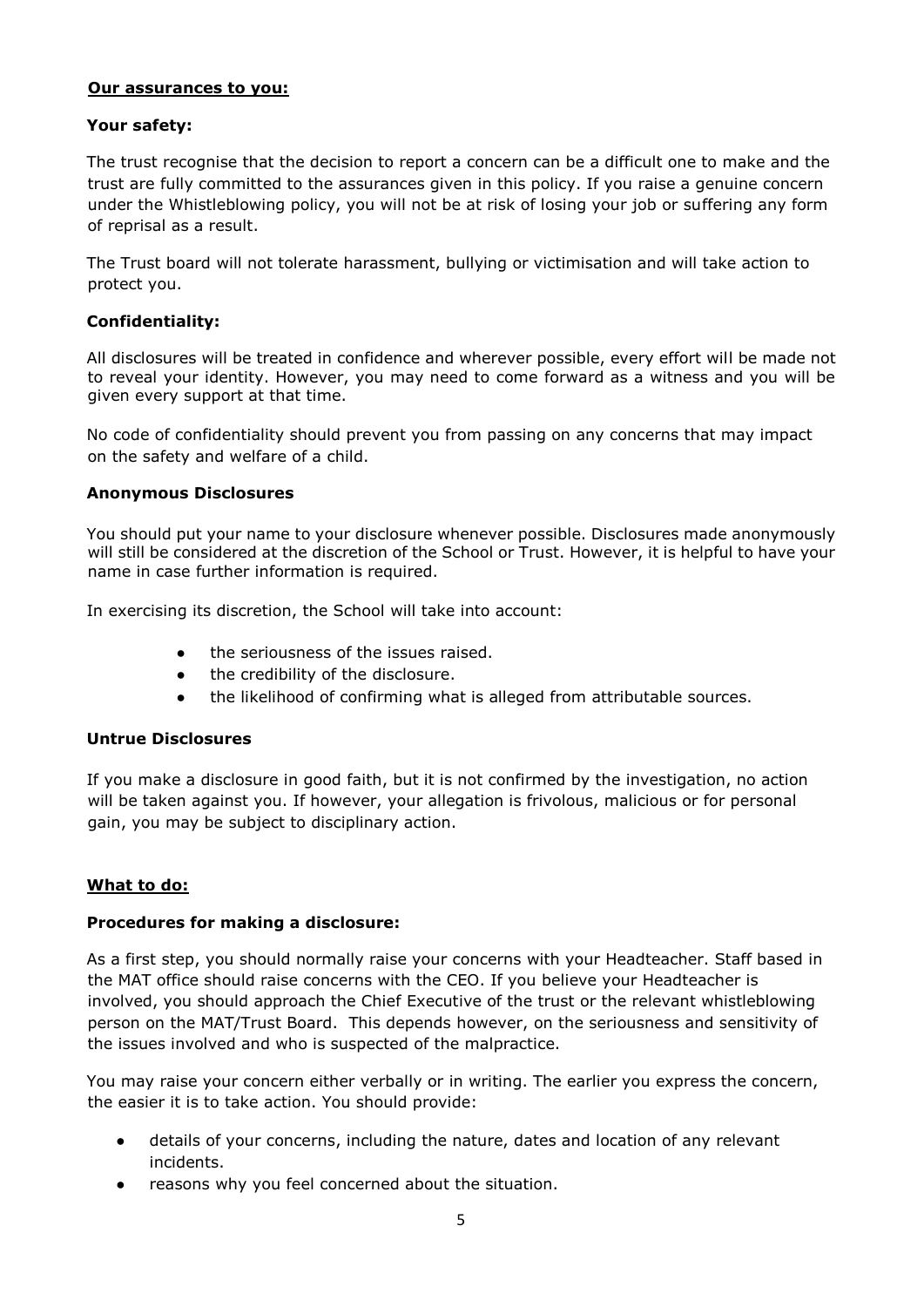Although you are not expected to prove beyond doubt the truth of an allegation you will need to demonstrate to the person contacted that there are reasonable grounds for your concern.

You may wish to consider discussing your concern with a colleague first and you may find it easier to raise the matter if there are two (or more) of you who have had the same experience or concerns. You may also wish to discuss your concerns with your trade union representative on the staff of the school.

- Complaints will be investigated by the Headteacher unless the complaint is against the head teacher or is in any way linked to the actions of the head teacher. In such cases the concern should be passed to the Chief Executive of the trust.
- Complaints against the Chair of Governors or Chief Executive should be passed to the MAT whistleblowing contact person, who will nominate an appropriate person to investigate.
- If there is evidence of criminal activity, then the police will be informed.

### **Investigating Procedure:**

- The investigating person will gather as much detailed written information as possible.
- They should inform the member of staff against who the complaint has been made as soon as is practicably possible. The member of staff will be informed of their right to be accompanied by a trade union or other representative at any future interview or hearing under the provision of these procedures.
- If the concerns are linked to safeguarding then the LADO will be contacted for guidance and advice. They will advise if a referral needs to be made via MARU.
- The Head Teacher / relevant MAT whistleblowing person will fully investigate with the assistance of other relevant bodies as appropriate.
- Once a judgement has been reached on the validity of the concern/allegation a written report will detail the findings of the investigation and the judgement.
- If the complaint is shown to be justified they will invoke the disciplinary or other relevant procedures.
- If the LADO is involved then the procedures for managing allegations against staff will be followed.
- The complainant should be kept informed of the progress of the investigations, and if appropriate the final outcome.
- In any meetings that have a connection to the whistleblowing concern the complainant has the right to be accompanied by their trade union representative or a colleague (providing they are not involved in the issue and would not be called as a witness).

#### **Action taken by the school / trust:**

- In order to protect individuals and those accused of malpractice, initial enquiries will be made to decide whether an investigation is appropriate and, if so, what form it should take. The overriding principle the school / trust will have in mind is the public interest. Disclosure for which there are other specific procedures e.g. child protection or discrimination issues will normally be referred to for consideration under those procedures.
- Some concerns may be resolved by agreed action without the need for an investigation. If urgent action is required, this will be taken before any other procedures commence.
- Within 10 days of a concern being raised you will receive a response:
	- A) Acknowledging that the concern has been received
	- B) Telling you whether any initial enquiries have been made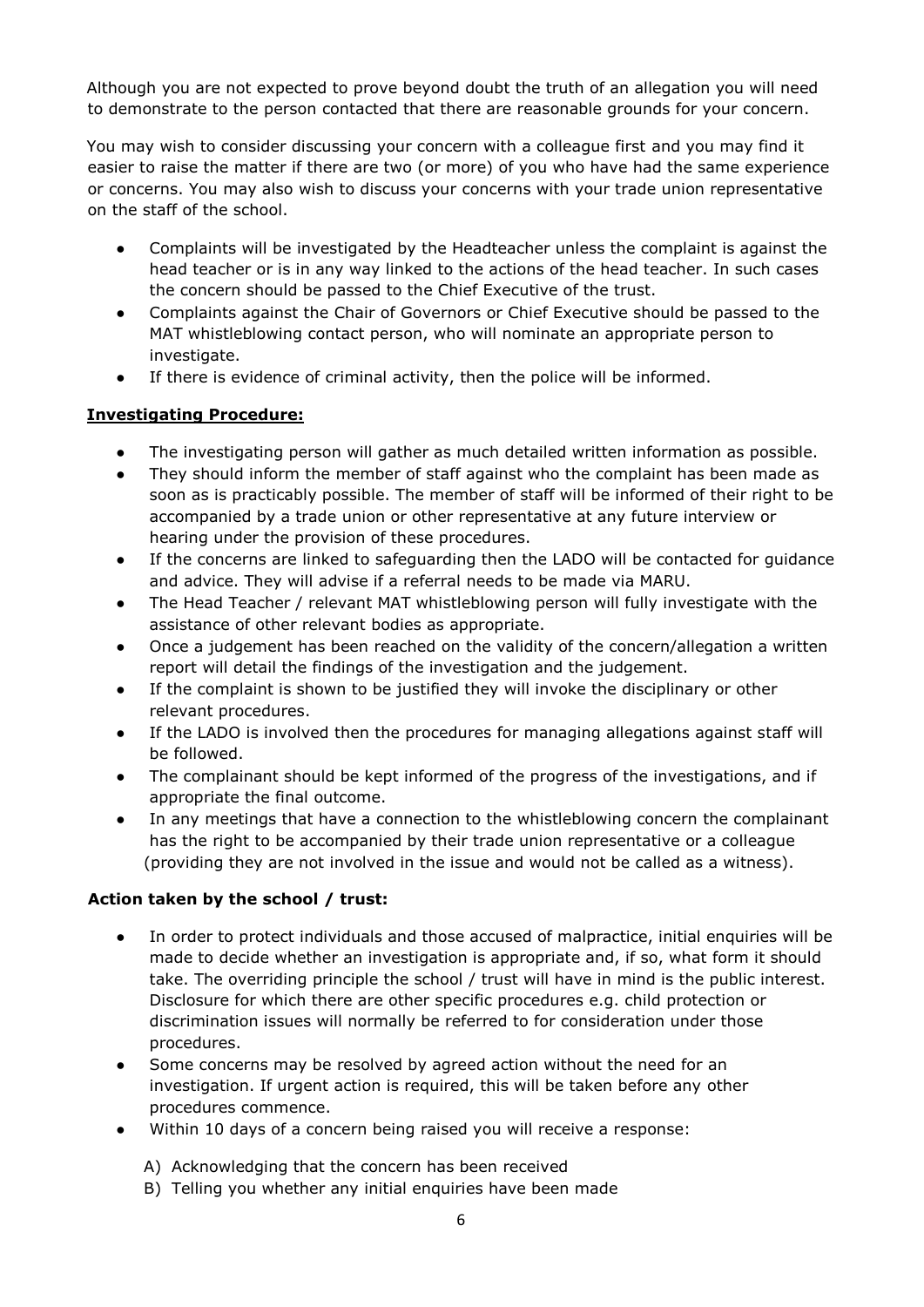- C) Indicating how the matter is going to be dealt with
- D) Giving an estimate of how long it will take to provide a final response
- E) Supplying with details of staff support mechanisms
- F) Telling you why if there is going to be no further action taken
- The school will take steps to minimise any difficulties you may experience as a result of making a disclosure. For instance, if you are required to give evidence in criminal or disciplinary proceedings the school will arrange for you to receive advice about the procedure
- You will need to be assured that the matter has been properly addressed. Therefore, subject to any legal constraints, you will be informed of the outcomes of any investigation. You would be expected to keep this information confidential.

#### **How the matter can be taken further:**

This policy is intended to provide you with a route within school / trust to pass on your concerns /make a disclosure of malpractice. The trust hope is that you will be satisfied with the action that is taken. If however you are not satisfied and believe that your information has not been dealt with appropriately you can contact one of the following.

- Public Concern at Work
- NSPCC Whistleblowing helpline
- The External Auditor
- Your trade union
- **Ofsted**
- The Police
- Local Authority Designated Officer (LADO) (safeguarding concerns)
- Education Funding Agency.

If you do take the matter outside of the school / trust you should ensure that you do not disclose confidential information.

Contact details are in Appendix 1.